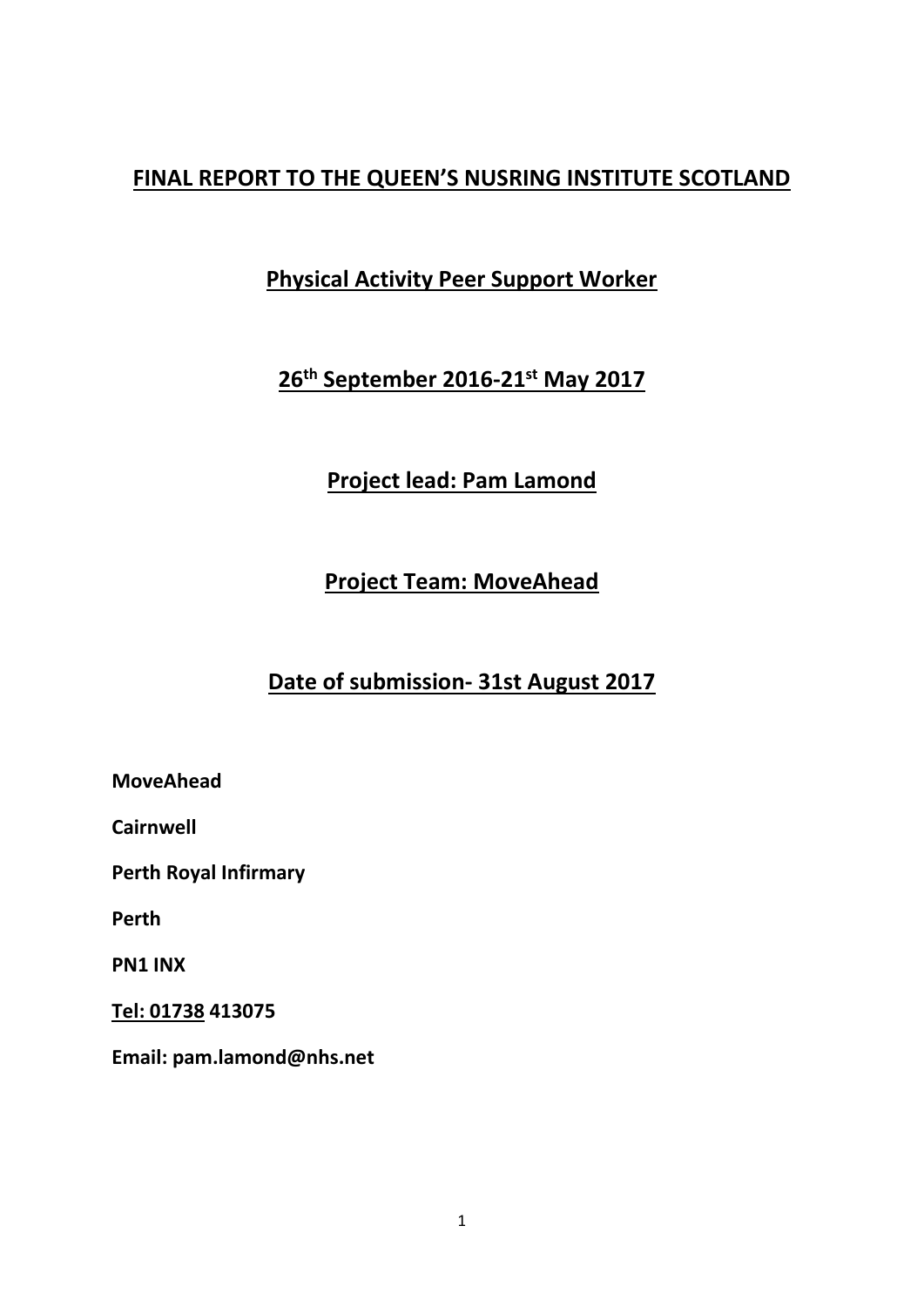## **Queen's Nursing Institute Scotland (QNIS) Final Report on the Physical Activity Peer Support Worker**

### **Project summary**

The Physical Activity Peer Support Worker (PAPSW) role was a partnership project to develop and test the role of Peer support in community mental health creating and sustaining links to the voluntary sector and statutory sector (NHS and Local Authority). The Peer workers role was to support those most excluded, people with severe and enduring mental health problems to engage in physical activity. The Peer worker used skills to empower individuals to make links with mainstream community services and support the further development of sustainable community activities. The skills the Peer worker used promoted resilience, reduced stigma, promoted social inclusion, embedded strengths based approaches to mental wellbeing and contributed to significant improvements in health and wellbeing. The empathy and mutual understanding of a Peer role helped foster trust, equality, and reciprocity and encourage individuals to exercise choice and control.

The Peer worker did benefit greatly from work experience, training, and paid employment under permitted work rules and this supported their transition into longer term employment. Support and supervision was provided NHS Tayside and the worker was recruited as an NHS employee. Links were made to the local Employment and Support Team to support the exit strategy for the Peer Worker at the end of the project period and to identify potential employment opportunities.

Mindspace Recovery College was identified as the main partner from the Voluntary sector in this project. Mindspace Recovery College is like any other college where people come together to learn and share. The difference is that at Mindspace, learning is delivered by people with lived experience and professional experience of mental ill health.

Through the provision of a safe and creative environment they aim to help people to:

- Improve their knowledge of mental health
- Build their confidence
- Realise their potential and
- Participate in community life

Mindspace co delivers with Perth College University of the Highlands and Islands the Professional Development Award (PDA) in Mental Health Peer Support. This course is designed to facilitate candidates in the role of peer support worker. The PDA equips candidates with the knowledge, skills and values which are necessary to carry out this role. It was developed by the Scottish Recovery Network and Scottish Qualifications Authority. Peer Support Workers are individuals with personal experience of mental health who are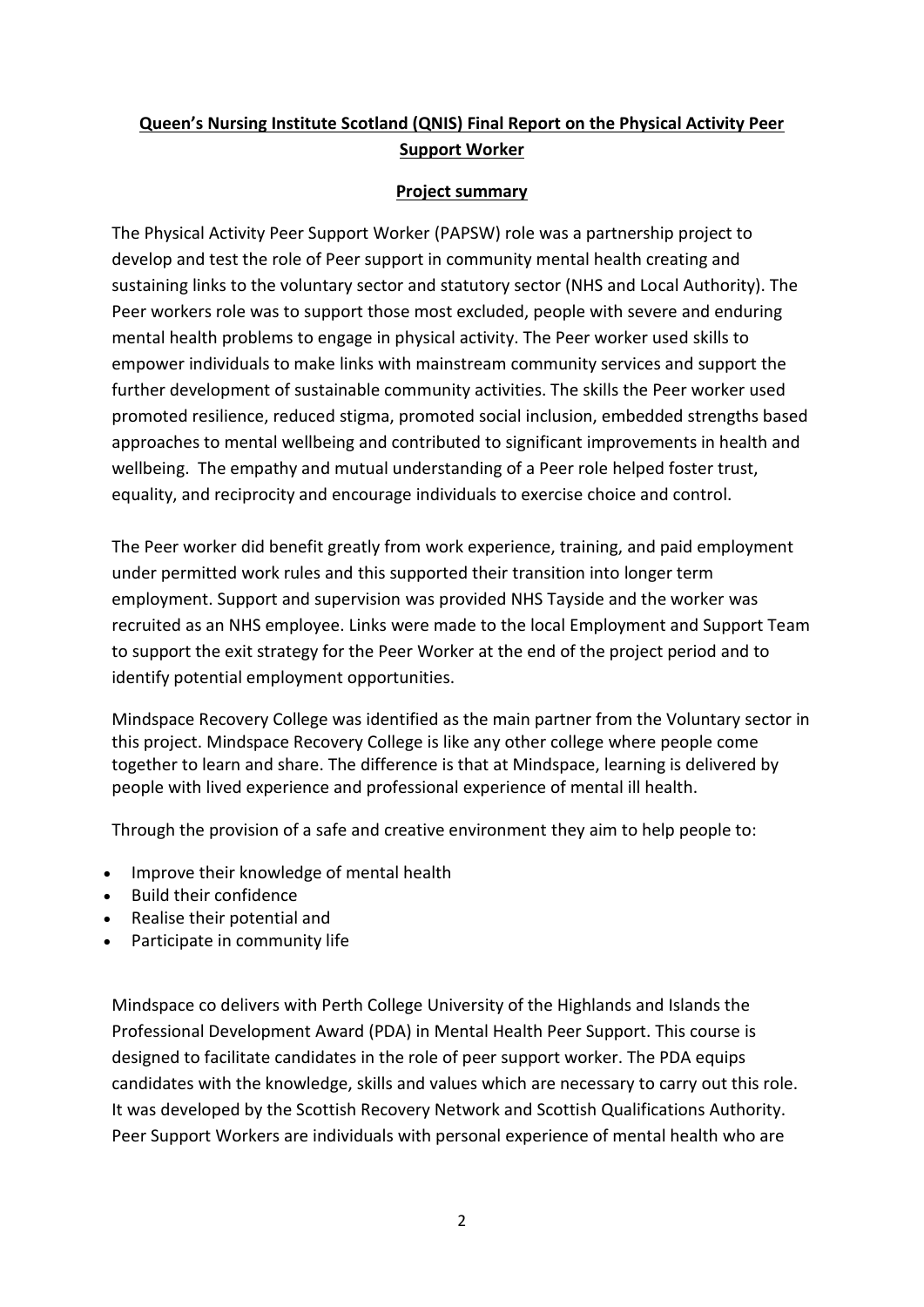trained to support others. We were keen that The Peer support worker for this project would be qualified or working towards a Peer Development Award.

Our aim was to support and enable people with long term health conditions to integrate within their local community aiming to reduce stigma and enhance inclusion. We promoted activities within local support services and in particular our named partners. We hoped that the general community would benefit in the longer term as we aimed to mainstream and realign opportunities to focus on mental wellbeing in its widest sense. The new Scottish Government Mental Health Strategy 2017-2027 reinforces the drive to implement a more non medicalised approach which has been a significant focus of this project as well as the benefits of a peer support.

#### **Background**

The Scottish Government has launched the new Mental Health Strategy (2017-2027) this year with one of the key objectives being the development of new models of managing mental health problems. Strategically there is acknowledgement that the demand for specialist mental health services is increasing and that primary care services do not always meet the needs of people experiencing mental health problems or distress. The Strategy therefore focuses on new models of supporting people with mental health problems, involving peer workers, offering opportunities to provide a less medicalised and more person-centred approach (The Scottish Government March 2016). As well as identifying the importance of a peer role the engagement sessions focusing on strategy development have identified the need to promote wellbeing through physical activity. This has a direct correlate with Commitment 28 of the Mental Health Strategy (2012) where the reduced life expectancy of people with a diagnosis of major mental health problems are identified and a wide range of physical health improvements through exercise is specified.

We know that long term exclusion and inactivity is significantly detrimental to an individual's wellbeing, health, and life chances and that the benefits of physical activity on mental and physical wellbeing are well documented and evidenced. People with severe and enduring mental health problems can suffer from exclusion and isolation and often suffer from multiple health conditions. As well as increasing physical activity the role was developed to encourage interaction and engagement with others and the individual's local community.

From 2015-2016 we had a Physical Activity Worker in post who engaged with people accessing MoveAhead. The outcomes were positive and have shown improvements to physical and mental wellbeing. 2 people with enduring mental health problems have recently under taken walk leader training following their involvement with the Physical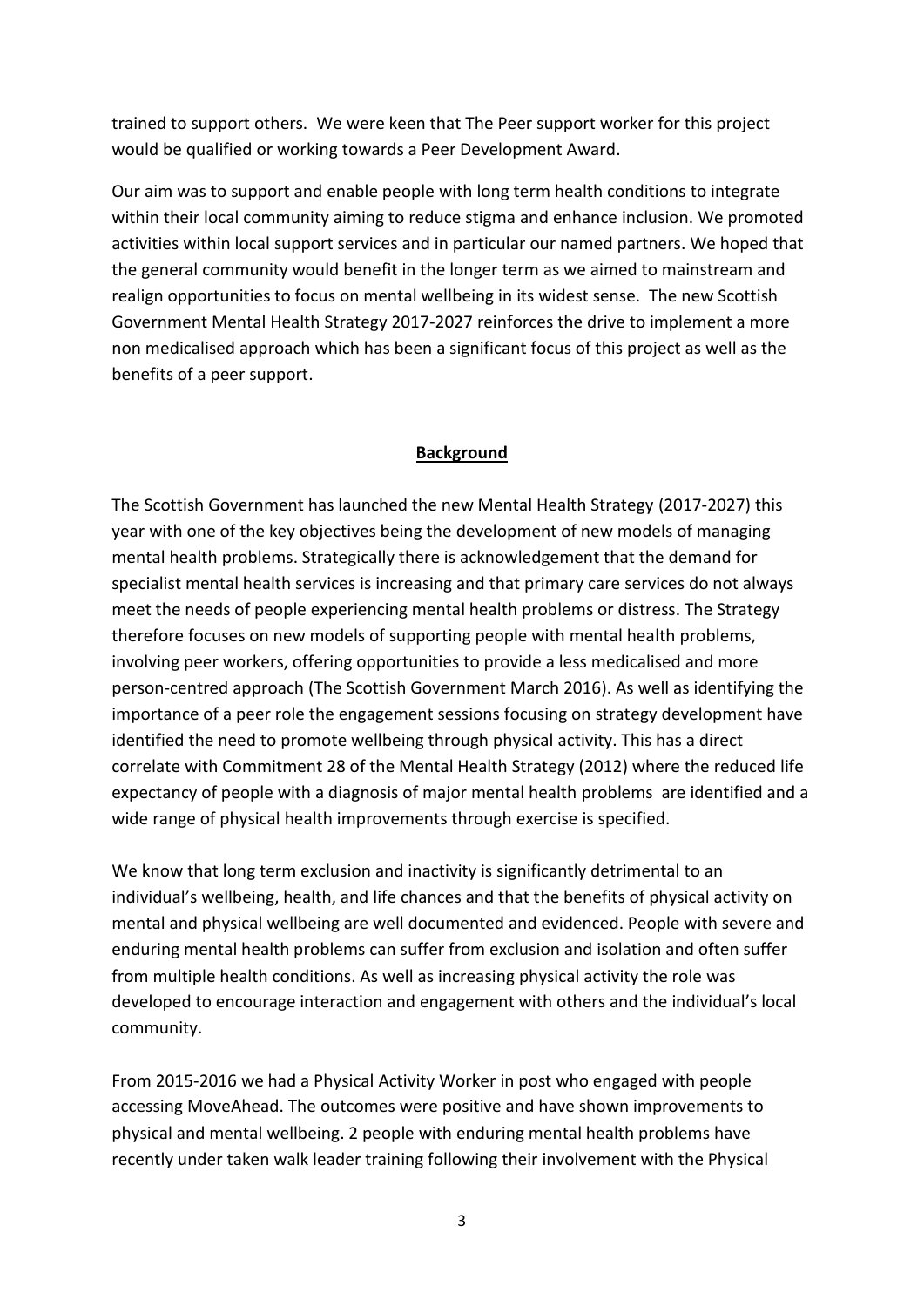Activity Worker creating new opportunities for those individuals. We wanted to extend the project to other agencies and integrate the service fully into the local community. We also wanted to pilot the benefits of peer support in a statutory health environment helping to change the culture within services.

As health and social integration is developing we envisaged that it would be a good time to test ways of working by sharing skills, expertise and resources to create a sustainable vision for the future.

## **Project Aims**

- Identify and engage with those most excluded in the community due to mental ill health, enabling them to make connections with their local community.
- Test the role of a Peer Support Worker in mental health, through NHS systems and supports and the impact on recovery.
- Improve the health of those with long term conditions via the engagement in physical activity.
- Strengthen partnership working between NHS, Local Authority and third sector, enhancing opportunities during the implementation of integration.
- Encourage the NHS to employ people at disadvantage from the labour market and support the benefits of permitted work to those who have been excluded from the labour market due to ill health.
- To encourage clients/participants to co deliver services with us.

## **What we planned to do**

- Use the skills and relationship that the Peer worker possesses to encourage people to engage in community mainstream services such as the local gym, local walks, and exercise classes.
- Test the role of a Peer worker working in mental health NHS organisations identifying outcomes for the Peer worker and client group.
- Provide employment opportunities under permitted work rules, education and training.
- Make use of existing community facilities identifying appropriate exit strategies.
- Reduce stigma in mental health and encourage people to engage in mainstream physical activities.
- To promote physical activity and its benefits to physical and mental wellbeing.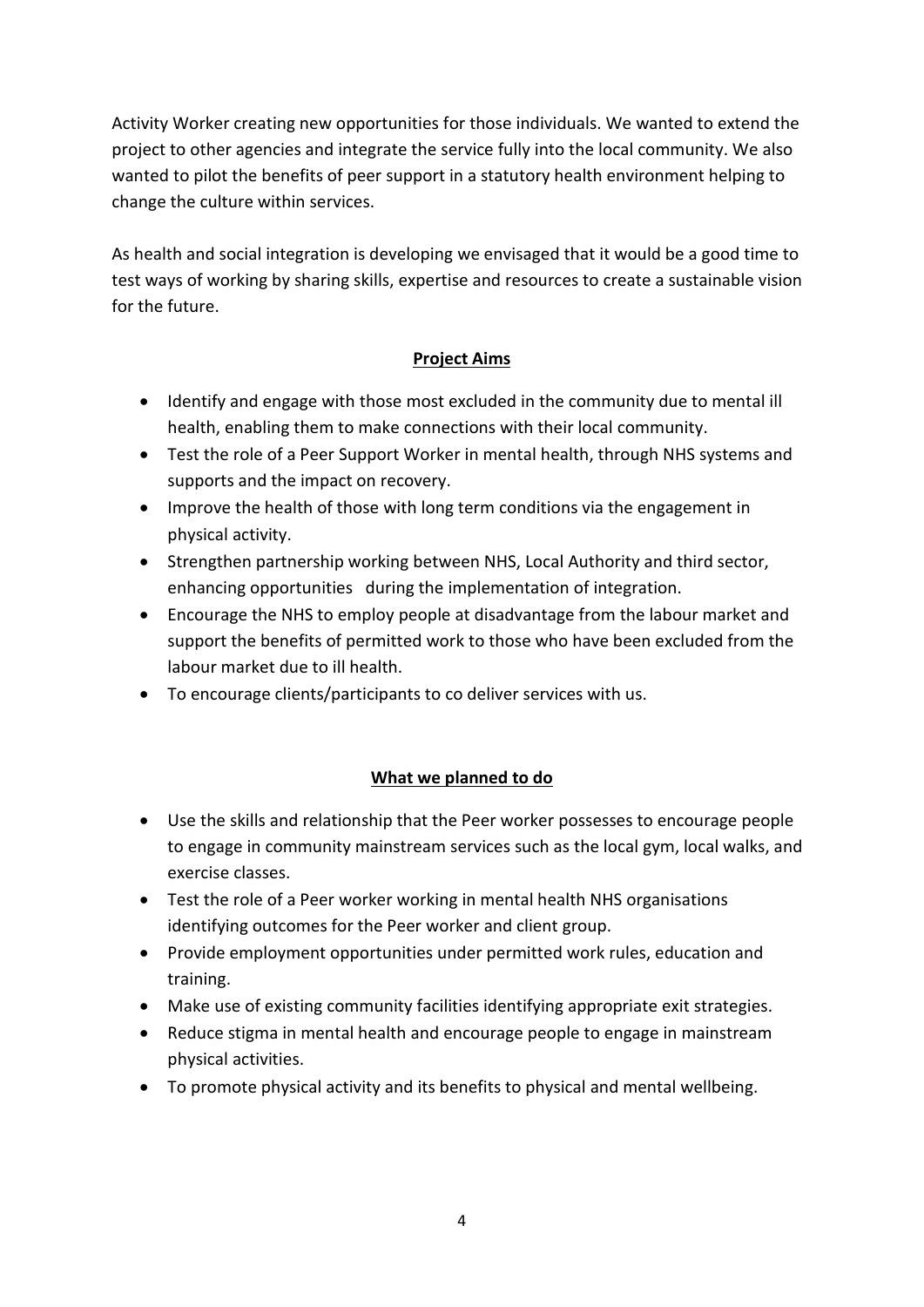#### **What did we do?**

We, NHS Tayside, wrote a bespoke job description, and interviewed 10 candidates who met the essential minimum criteria. We employed a band 2 Peer Support Worker who was in receipt of Employment and Support Allowance which allowed them to work under permitted work rules. Permitted work allows people in receipt of certain benefits the opportunity to earn up to a set threshold without benefits being affected. Permitted Work can support those with long term health conditions and who have been unemployed, to transition back to the workplace. Due to restrictions on earnings the post was advertised at 12 hours per week. The contract was for a period of 10 months on a fixed term basis. As our QNIS budget was a maximum spend of £5000 we had to ensure that we would be within budget. The successful candidate previously volunteered as Exercise Buddy with the service and a Physical Activity Support Worker.

Over the year our worker has gained skills, confidence and experience. As an organisation we supported and provided a work placement for this worker to undertake an award in Peer Mentoring. The worker was supported to undertake assignments, essays and workplace assessments. Our worker has been awarded a Personal Development Award in Peer Mentoring via Mindspace Recovery College and Perth College University of the Highlands and Islands. The worker graduated in October 2016 and attended a graduation ceremony in Perth Concert Hall that was attended by HRH Princess Anne. This was a really big achievement for the worker as the individual had previously been out of education for nearly 40 years and had been disadvantaged educationally for many years.

NHS Tayside provided a full and comprehensive month long induction which included a one day corporate induction session in Dundee. The worker completed all relevant Learn Pro training programmes, completed with support the Health Care Support Worker Standards workbook and developed objectives via the Electronic Knowledge and Skills Framework (EKSF).

We have engaged with service users and asked then what barriers they have to engaging in physical activity and what they would like to see developed. We developed activities in line with what people said they wanted and needed. We targeted people accessing 4 local voluntary sector agencies who supported people with mental and physical health issues. These agencies were Mindspace Recovery College, Giraffe Trading, The Walled Garden (Perth and Kinross Association of Voluntary Services) and Churches Action for the Homeless. We established a weekly gym group in October 2016 in a local mainstream community facility. We established this group following consultation with service users from our community partners in the statutory and voluntary sector who identified this as a need. This was fully supported by the Peer Worker. The gym group was very poorly attended and unfortunately was cancelled in December 2016 and we reviewed how to best use the resources of the worker.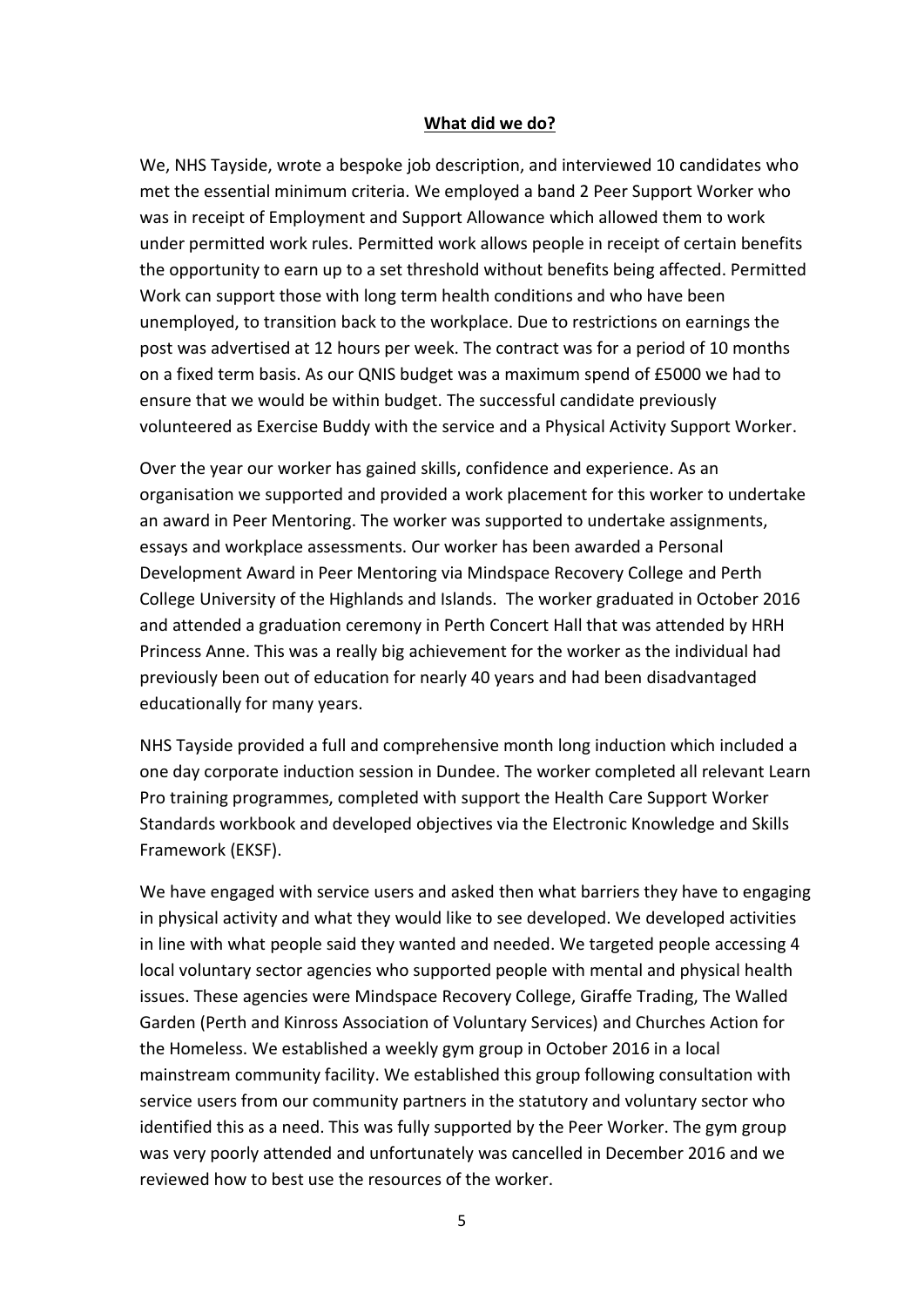During Perth and Kinross wellbeing Fair which was held throughout the month of October we re- launched and promoted our walking groups and other activities and attracted new members who were isolated from their community. Our Peer Worker supported two walking groups per week. We wanted to develop a volunteer walk leader role who co will deliver services with us. We aimed for this individual to be in recovery from mental ill health. In May 2107 we recruited a volunteer walk leader via NHS Tayside volunteer recruitment processes. This volunteer was previously a client of the service and was keen to use volunteering for his own personal recovery journey.

In January 2017 we made links with the Community Greenspace Ranger Service. We held a community engagement session asking people what they would like to see developed in relation to outdoor conservation work. Following this session we developed Green Routes to Wellbeing (Perth). This led to the development of a weekly group who met on St. Magdalene's Hill in Perth. The aim was to provide an outdoor learning opportunity which created social and physical activity elements to support physical and mental wellbeing. Our PAPSW attended these sessions supporting people to attend by providing transport, and direct peer support. 8 people registered for this group which included people with and without long term health conditions.

In May 2017 we established MoveAhead HUB (Health Using Bikes) again a project supported by the PAPSW and our new volunteer.

Operationally, we devised paperwork and systems. We developed evaluation forms to show pre and post engagement needs and asked people to comment on their physical and mental wellbeing. We hoped to use IROC (Individual Outcome Recovery Counter) developed By Penumbra, to measure the impact of Peer Support on recovery. Unfortunately due to restrictions on worker hours it was impossible to use this tool with our groups. The worker had capacity to see one client a week for a one to one Peer Support session in physical activity. Unfortunately we did not have outcomes for this one to one support as due to chronic pain and physical health issues the client cancelled most sessions with the PAPSW. The majority of work done by the Peer worker was done in group sessions due to time restrictions within a 12 hour a week post.

#### **Our outcomes**

#### **Physical Activity Peer Support Worker- A Personal Statement – By Anne Charite**

Gaining employment as a Physical Activity Peer Support Worker confirmed to me other people's belief in me during a time when I was still struggling to believe in myself. The support and encouragement I received throughout the application and interview process really created a positive shift in the way I had viewed myself enabling me to think 'well if other people believe in me maybe it's time to start believing in myself'. This change in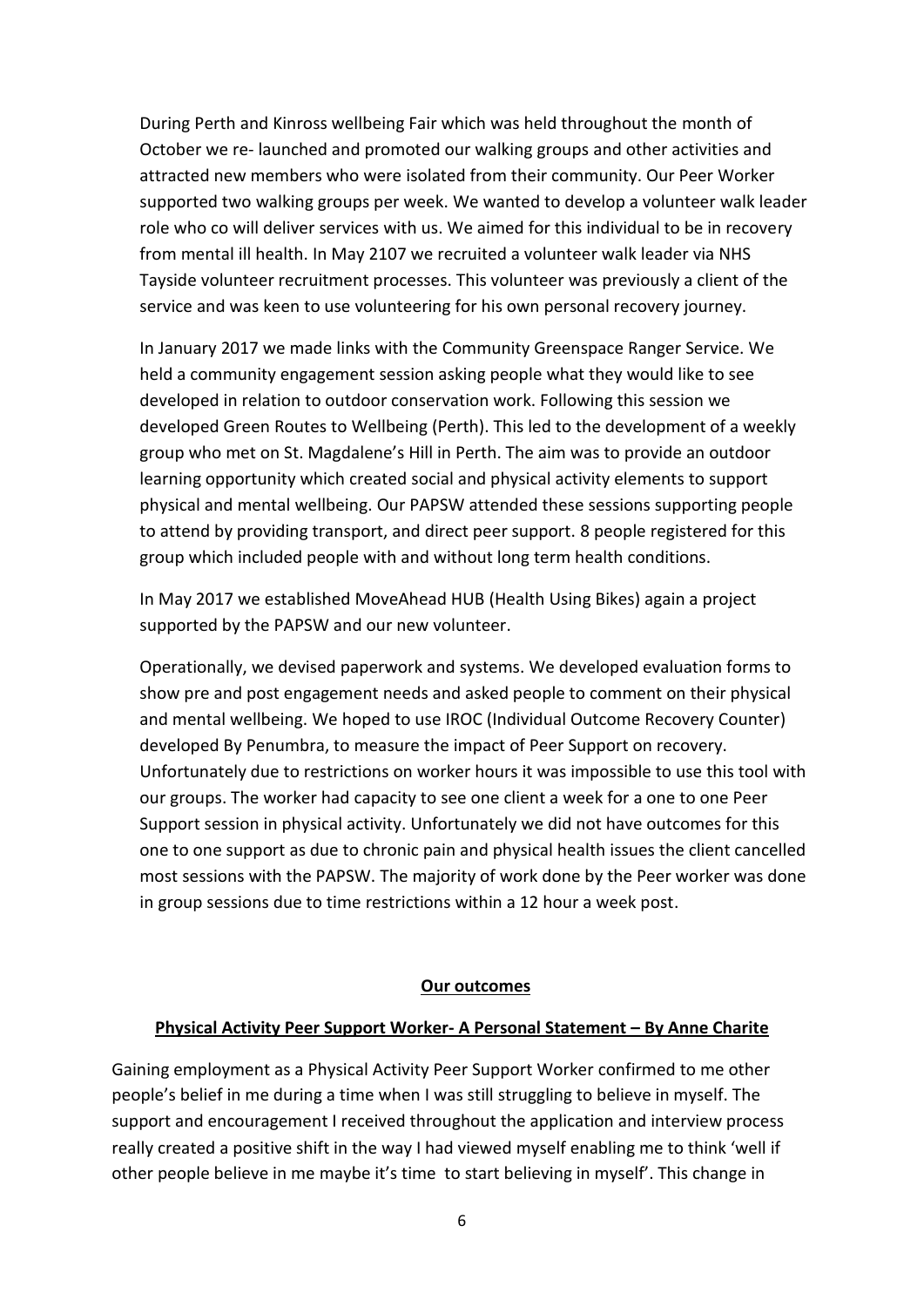thinking created a bit of hope and belief within me that by taking all the positive risks I had, maybe I really was moving forward in my personal and professional development and this led me to believe in and embrace the changes going on in my life.

By gaining employment as the Physical Activity Peer Support Worker I felt I had really achieved something, my self respect grew and I felt energised to continue to learn and grow throughout.

I enjoyed the Team work and support I had throughout this time as It made me feel for the first time in my life, ' part of the bigger picture ', I felt socially included and connected, and I felt respected! That was an amazing experience for me as I don't ever remember a period in my life where I had felt so good about myself, l knew I still lacked confidence but from regular support and supervision discussions, I came to believe that this would grow in time.

During the time I spent doing my Physical Activity Peer Support work I learned so much from discussions with my peers about the various mental health difficulties that they lived with and the various ways the stigma and self stigma we experienced had impacted on our lives. We had respect, empathy and validation of each other's lived experiences, and built trust within our reciprocal peer relationships which created a safe space to break down personal barriers. By recognising our resilience as strengths we had developed, and in identifying these various strengths as 'tools' we could use to empower ourselves and take back choice and control, by taking personal responsibility to get through difficult times , or for keeping us well during our recovery journeys and to aid us to re engage in building positive relationships with ourselves and others in the community whilst doing physical activities thereby gaining social inclusion and feelings of acceptance, we gained better health, better well being and lots of opportunities for personal growth.

During this time I developed my skills in communication by being self aware, and creating opportunity for open and honest dialogue, engaging in 'active listening' and clarifying with my peer as to what I was hearing or not!, to ensure that my Peer had felt 'heard' and to ensure that I had not been hearing them through my own personal world view instead of hearing them and acknowledging their perspective and individual needs from theirs. I also developed skills in supporting peers to identify their goals, and action plan their aims to achieve them, through using their individual strengths ,tools, and abilities as well as encouraging and supporting links into a number of community resources. My skills at building relationships outside of peer support expanded too, as I became more confident in setting my boundaries and co operating and maintaining good working relationships with team members, services and people in various community groups and settings. My skills in IT improved also, as I learned to maintain accurate and up to date records, my typing skill increased from using one finger to using two :)

I want to Finnish this personal statement by acknowledging the fact that although I have had the most amazing opportunity to practise and develop my professional skills through a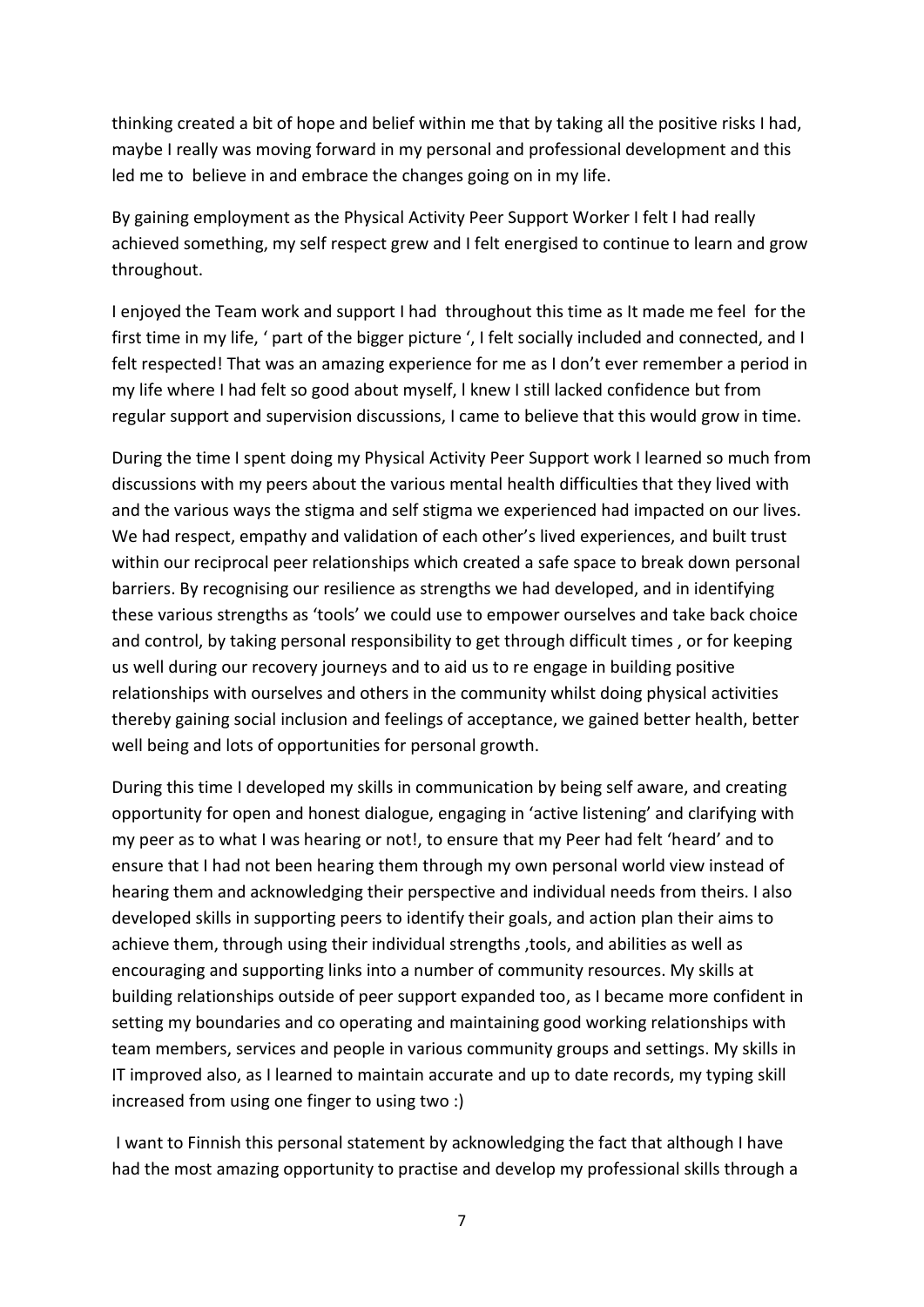QNIS funded employment opportunity, one which I really appreciate , It was the unfaltering support and belief in me, from the very first meeting I had as a service user with Pam Lamond at MoveAhead approximately four years ago, and her continued encouragement, support and belief in me when I had none of my own that gave me my first glimpse of hope and led me to start taking the positive risks which empowered me to come this far in my recovery journey, personal growth and professional development. I now use the story of meeting Pam at MoveAhead and her belief in me which sparked the hope in starting my recovery journey when sharing parts of my lived experience, to motivate and encourage and inspire hope in others going through their own difficulties to believe that recovery and change can and does happen.

## Anne Charite 13/8/2017

Our new volunteer Gavin, just was recruited a few months ago previously being a user of our services. He now co delivers with us on three different groups. Gavin said "Volunteering has been a big step forward in recovery for me, to go from being a service user to actually making a difference in someone's life is very rewarding."

In order to measure the impact of the role on participants we developed evaluation forms. The following responses are all direct quotations from service users when asked to complete pre and post engagement evaluation forms.

## **Pre Engagement Questionnaire**

- **1. Do you have any barriers in taking part in physical activity? E.G. Low confidence, financial problems, transport, clothing, lack of information, going alone. Please comment:**
	- Client 1-Low confidence and anxiety
	- Client 2-Low confidence and anxiety about meeting new people
	- Client 3- Severe anxiety particularly when adapting to changes. OCD symptoms. Injured knee.
	- Client 4-No comment made
	- Client 5- Low confidence. Going alone, not knowing anyone
	- Client 6-No
	- Client 7-Going on my own
- **2. What physical activity would you like to take part in? E.G. going to the gym, walking, attending a class, cycling, swimming .Please comment**
	- 1. Gym, walking and exercise class
	- 2. Walking
	- 3. Walking
	- 4. Walking, gym
	- 5. Walking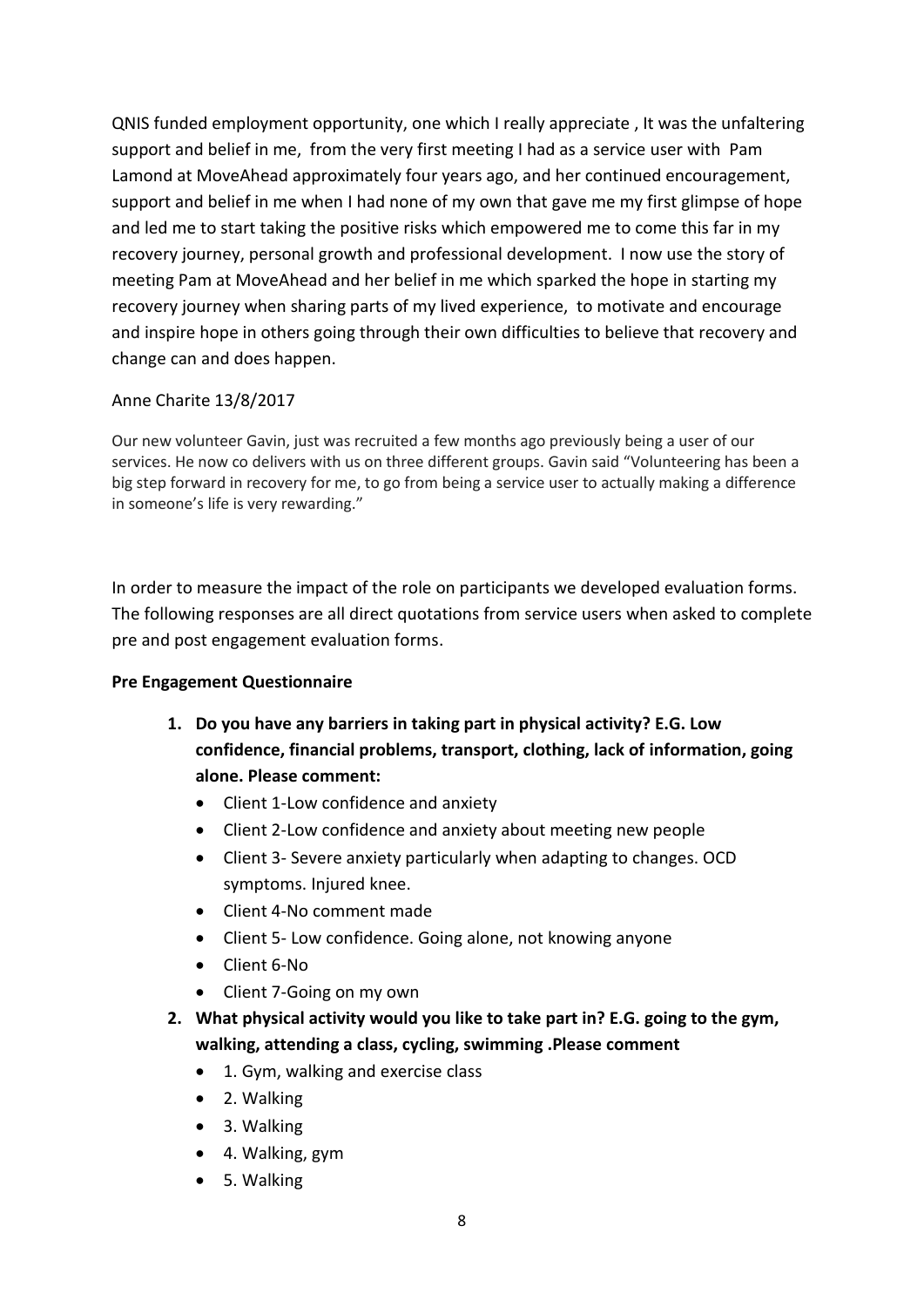- 6. Walking
- 7. Walking
- **3. Do you think that it will be helpful to your recovery to have a peer worker who has their own lived mental health experiences to share? Please comment:**
	- 1. Yes. Understand certain barriers without explanation needed.
	- $\bullet$  2. Yes
	- 3. I think that Peer Workers own experiences of mental illness are extremely valuable and allow them to understand and empathise with their patients.
	- 4. Yes motivated me more
	- 5. Not sure, probably would help
	- 6. No comment made
	- 7. Yes
- **4. What would you like to achieve through physical activity? E.G lose weight, meet new people, be more confident, feel fitter, get out of the house. Please comment**
	- 1. Be more confident, feel fitter and get out of the house.
	- 2. To be healthier meet people and reduce anxiety
	- 3. Increased confidence and socialisation, in preparation for some form of voluntary work.
	- 4. Meet new people
	- 5. More confident with meeting strangers. Getting outside.
	- 6. Lose weight, feel more confident
	- 7. Lose weight, meet new people
- **5. Do you have any physical or mental health problems that make it difficult for you to take part in physical activity? Please comment.**
	- 1. Fibromyalgia, anxiety and depressive mood swings
	- $\bullet$  2. No
	- 3. Severe anxiety ,depression, psychosis, OCD and knee injury
	- $\bullet$  4. No
	- 5. Lack of confidence
	- $6. No$
	- 7. Yes
- **6. Would you like a physical activity pack that provides information regarding local opportunities in physical activity?**
	- $\bullet$  1. Yes
	- $\bullet$  2. Yes
	- 3. No thank you
	- 4. Yes
	- 5. Yes
	- $6. Yes$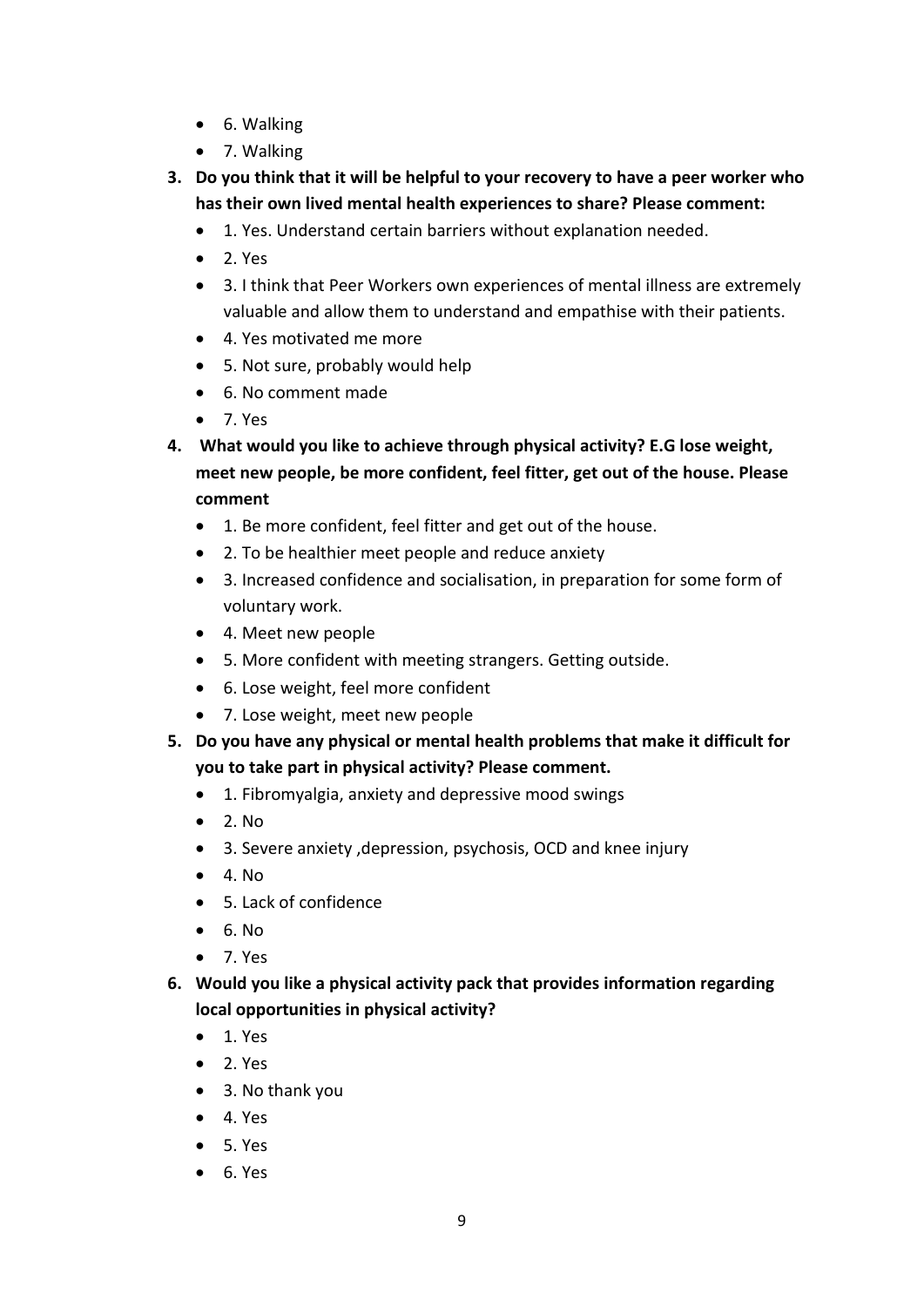- 7. Yes
- **7. Please let us know if you have any other needs that you think we may be able to help you with. Please specify.** 
	- 1. No comment made
	- $\bullet$  2. N/A
	- 3. No comment made
	- $4$ . No.
	- 5. No comment made
	- 6. No comment made
	- $\bullet$  7. No.

### **Post engagement questionnaire**

- **1. Do you feel that the service you received from the Physical Activity Peer Support Worker has helped you to reduce any barriers that you had engaging in physical activity?**
- Client 1- Yes, before I was avoiding going out at all.
- Client 2- Yes, I found it difficult to go out due to social anxiety, and this has helped a lot.
- Client 3-The Support Worker was very friendly and understanding and put me at my ease. Anxiety was my biggest barrier in attending and the support worker was a great help in this regard.
- Client 5- Being with other people made it more of a social environment and so having a Peer Support Worker has enabled me to join in the group. Having a Peer Support worker who knows what it's like to lack confidence and not feel good about oneself really helps especially if I am having a "bad day"
- **2. Did you have the opportunity to attend the activity that you requested? Please comment**
- 1- Yes the times and venues were good and acceptable.
- 2-Yes, no problem
- $-3-Yes$
- 5- Yes, though sometimes I felt guilty leaving my husband due to his commentsobviously this is nothing that the support worker had any control over.
- **3. Please comment on any positive or negative aspect you have experienced through support from a Peer Worker who has their own lived mental health experiences to share? Please comment.**
- 1-It has been a great thing to know there is hope and understanding.
- 2-It is helpful to make me feel at ease to talk
- 3- Having a support worker who has experiences mental health troubles in invaluable. You feel understood, you feel free to talk honestly about your problems,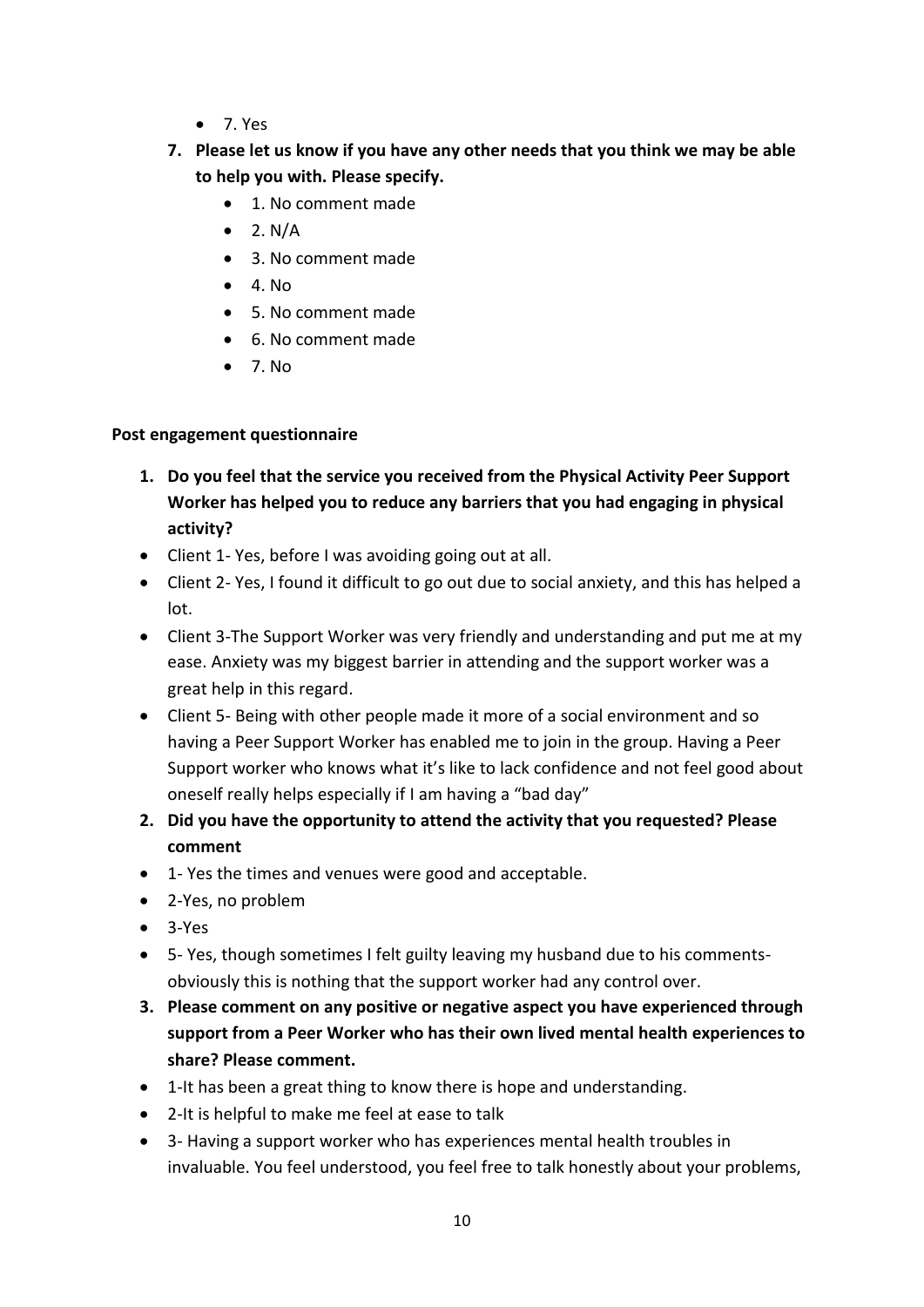and the contact with someone else who has experienced the same problems as yourself is very reassuring.

- 5- The Peer Worker knows what it is like to have good days, how it can be difficult to just make it to the walking group and talk to other people. She knows how each achievement is important no matter how small that achievement is.
- **4. Did the service help you to achieve your goals? Please comment**
	- 1-Yes it did. It has got me out and able to go out more freely.
	- 2-Actually helped me to identify my goals as well as achieving them.
	- 3- Attending regular walks helped me to reduce my anxiety with this type of activity. It also helped me to build my confidence and begin a part time voluntary job.
- 5- Yes it has made me realise I can manage to do things I didn't think I would ever be able to do
- **5. Do you think that taking part had a positive or negative impact on your mental and physical wellbeing? Please comment.**
- 1-It has been a positive thing. My mental and physical health has improved.
- 2-I have noticed an improvement in both, from exercise and social perspective.
- 3-It has had a very positive effect on both
- 5- Taking part has helped me to get more flexible and helped my back. Being in the fresh air has been great and made me feel more alive and realising I can have conversations with people I hardly know has helped my confidence.
- **6. Did you receive appropriate information regarding physical activity opportunities?**
- Yes, ie cycling
- $-2-Yes$
- $\bullet$  3- Yes
- 5- Yes
- **7. Please comment on any aspect of the service that you have received?**
- 1- The service is excellent and has been a massive help for me.
- 2- No comment made
- 3- No comment made
- 5- Thank goodness for Peer Support Workers! And to the service for taking the time to work out what activity would be best for me, with my input of course to the restrictions due to my caring responsibilities.

At least another 4 people took part in the activities provided by the Peer support worker but either chose not to complete the forms or did not stay long enough in the project to be involved in the post engagement questionnaire. There was a 3 months window between pre and post questionnaire and there was not sufficient time within the project to conduct further evaluation.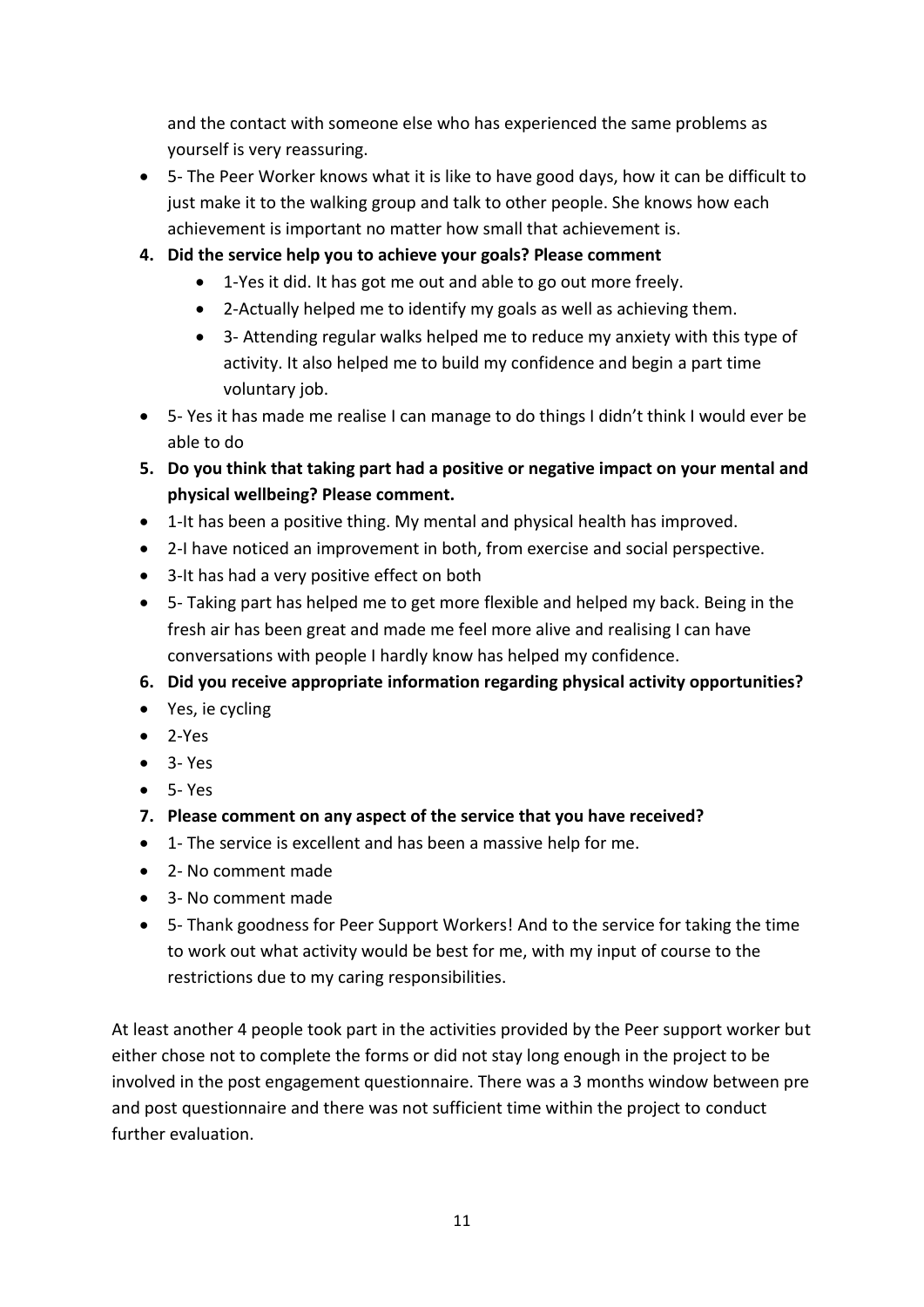#### **Impact**

In terms of activities, we have developed 2 new opportunities supported by QNIS funding. We have been able to offer a joint project called Perth Green Routes to Wellbeing with the Community Greenspace Rangers at the Local Authority. This outdoor based "Green Gym" has been meeting since January 2017 supported by the PAPSW. A variety of conservation, educational and practical tasks have been undertaken and the group continues to meet weekly on St Magdalene's Hill. We were so lucky that our worker wished to continue to volunteer with this group once she left to take up a new paid post at the end of May 17. She will leave the group on 31<sup>st</sup> August 17 due to other commitments but our new volunteer working on the QNIS developed activities will kindly provide ongoing support to this group and the Ranger service.

Our new bike group is being run by the PAPSW who returned to volunteer on this project and our new volunteer recruited through our QNIS work. This allows us to run sustainable activities at very little cost to the organisation.

During the winter months our hardy walking group did a sponsored "step walk challenge". They decided to walk the equivalent in miles from Perth to Dundee and back, in excess of 40 miles. They achieved this over a 2 week period as a group and raised £160 for MoveAhead. This gave the group as sense of belonging and purpose and they felt that they were contributing to the community. We held a celebration event for those who had kindly fundraised for us. The money raised was allocated to MoveAhead to spend on developing further community activities.

In relation to the wider team culture within the NHS we could clearly see a shift in professional workers from the Community Mental Health Team, who initially had distanced themselves from the PAPSW. Historically within the area, Peer Workers have been seen as a threat to trained staff, however by the end of the project the worker was a fully integrated member of the wider team and was being approached directly to discuss potential referrals. Unfortunately, we did not ask staff regarding their values and beliefs of peer support pre and post project. We do however believe that we challenged stigma within the NHS and reduced staff fears and prejudices of working with an "ex service user".

We hope to have addressed some stigma in relation to mental health perceptions held by the community. All of our groups focused on promoting wellbeing in its widest sense and as well as attracting people with long term conditions we also welcomed people with no pre existing health conditions. During the Wellbeing Fair we had the opportunity to discuss and showcase our work with the community throughout the region of Perth and Kinross.

Our worker in May 2017 applied to Mindspace Recovery College for a post as a paid Peer Support Worker under permitted work rules. We are delighted to say that she was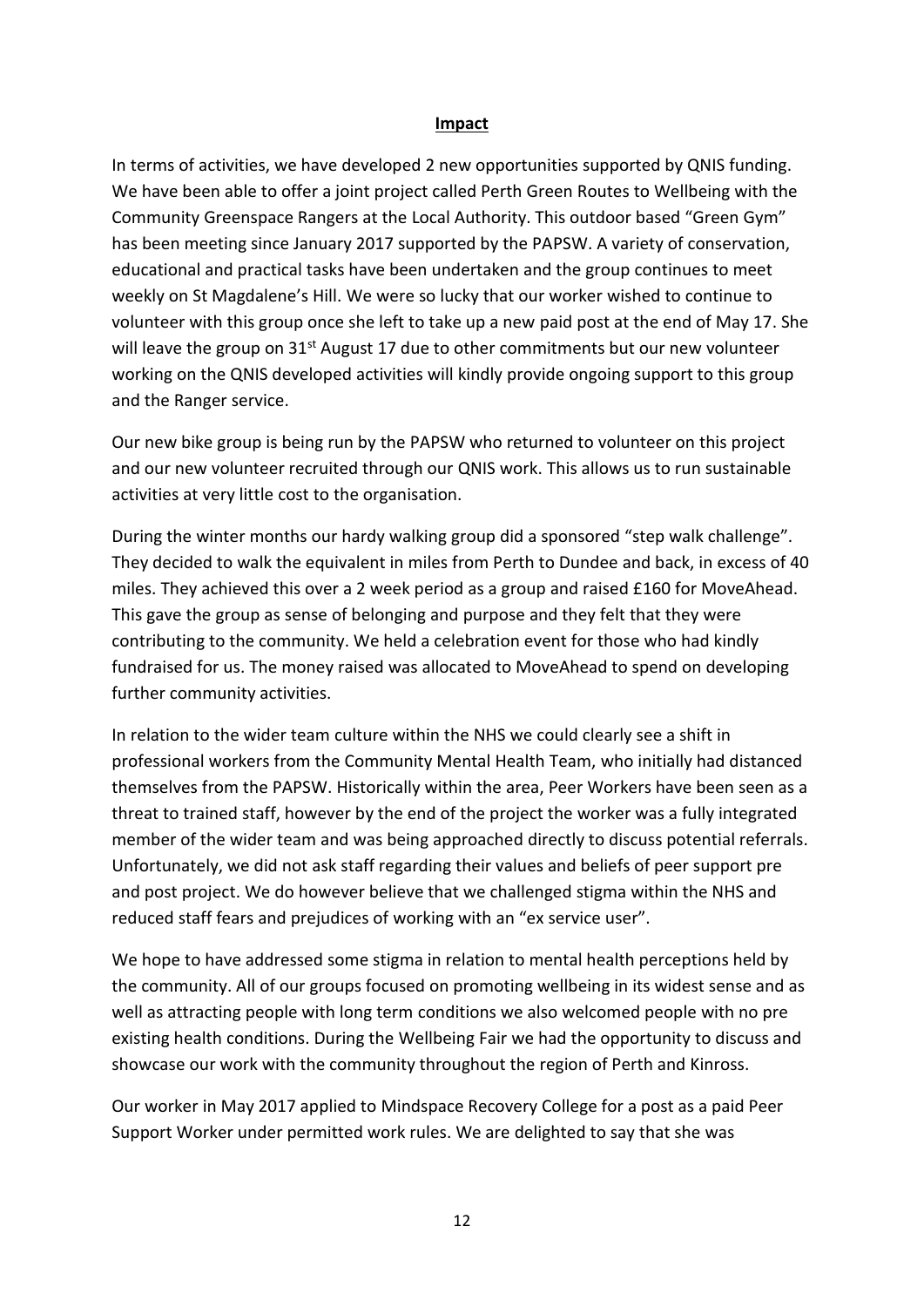successful and left her Physical Activity Peer Support Worker post at the end of May this year. This did however affect our impact as the project was not due to conclude until

## **Sharing our work**

Thanks to our friends at QNIS and their links within Health and Social Care, we have met with the Chief Executive from Perth and Kinross Council. This allowed us the opportunity to showcase our work with QNIS but also our wider remit locally. This led to us developing a DVD in partnership with people using our services. These stories of recovery have been inspiring and moving and capture what we are trying to achieve with communities in relation to positive mental wellbeing and engagement in activity. This DVD will be released soon and will be available on U Tube.

Due to the publicity on the QNIS website I was contacted by a NHS worker in Shetland who was keen to find out how we engaged with communities and got our project established.

We have had discussions with NHS Tayside re the longer term funding options for the project. Unfortunately due to the current financial climate this post has not been allocated continued funding.

The volunteer opportunities within the service have been highlighted on NHS Tayside's Voluntary Services web page. This shows the diversity of roles available and new opportunities to enhance and enable recovery.

## **Next steps**

I plan to share our findings regarding the benefits of permitted work with colleagues in Human Resources. There is currently an area wide review of mental health services in Tayside. Part of the ongoing difficulties faced by the organisation includes the drastic reduction in work force due to planned staff retirement. I aim to share with the transformation group leaders the positive impact employing under permitted work rules can have to the individual and the organisation.

The QNIS legacy can continue without funding thanks to our dedicated volunteers, who both continue to provide support to 3 projects (2 Led walks weekly, Green Routes to Wellbeing and MoveAhead HUB).

## **Financial report**

Actual staff cost- **£3534.45** including all employer contributions.

NHS Tayside hosted this partnership post. Costs incurred to organisation:

- Support and supervision- Weekly £21.59 x27 weeks= £582.93
- Training including work place assessor for Personal Development Award in Peer Support-20 hours  $x f 21.59 = f 431.80$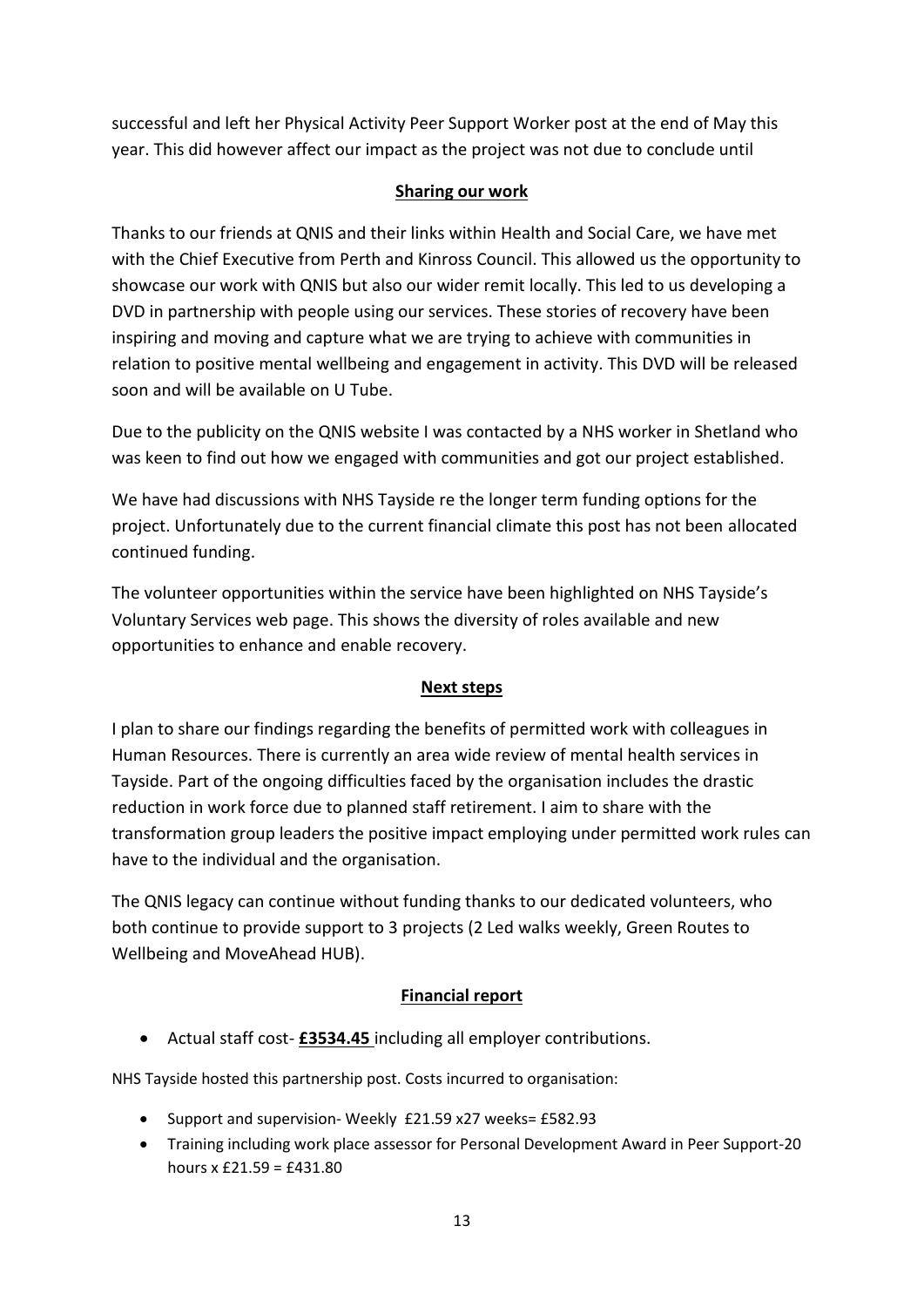- Materials, paper, postage, phone calls- Approx £100
- Staff travel to QNIS workshops- 1 staff in September 16- £30, 3 staff in April 17-£90= £120
- Evaluation time-10 hours at £21.59 per hour= £215.90 **£1450.63**

### **TOTAL SPEND= £4985.08**

#### In Kind contributions:

- Venue costs in kind provided by NHS Tayside- Office base, PC access , lighting heating etc
- NHS Tayside Corporate Induction (full day)
- Full induction provided in kind including completion of mandatory Health Care Support Worker standards. All Learn Pro modules completed and time supported to do this. Full EKSF and appraisal completed.
- Training in NHS IT systems all in kind and continued support.
- PVG for PAPSW and new volunteer. Volunteer induction, training and supervision and support.
- Clothing costs for volunteer

## **Conclusion**

Although our PAPSW has moved into a new role within another organisation, she has continued to support our projects by returning to support Green Routes to Wellbeing and MoveAhead HUB on a voluntary basis. Our newly recruited volunteer has taken over the lead of the walking groups and supports the above mentioned groups. Due to the dedication and commitment of our volunteers we can continue to provide sustainable services.

Our worker successfully got a job in Peer Support which was fantastic outcome. However this limited the time of the project and therefore the achievable outcomes. In total our project ran for a period of just over 8 months and this was excluding the month long induction and training period, sick leave and annual leave of the worker.

The legacy of the Physical Activity Peer Support and physical activity is maintained within the service but unfortunately the opportunities are voluntary and not paid. This was disappointing as we had hoped to create sustainable employment opportunities. However our volunteers report a sense of personal achievement and satisfaction which is gained through the helping of others and giving back to the community.

NHS "red tape" caused delays to the project start due to recruitment processes including the time consuming element of PVG (Protecting Vulnerable Groups) clearance. Also during the course of the project a new Standard Operating Procedure for Record keeping was implemented. This affected the project in as such that the worker was required to complete documentation on the day of patient contact therefore the worker was required to come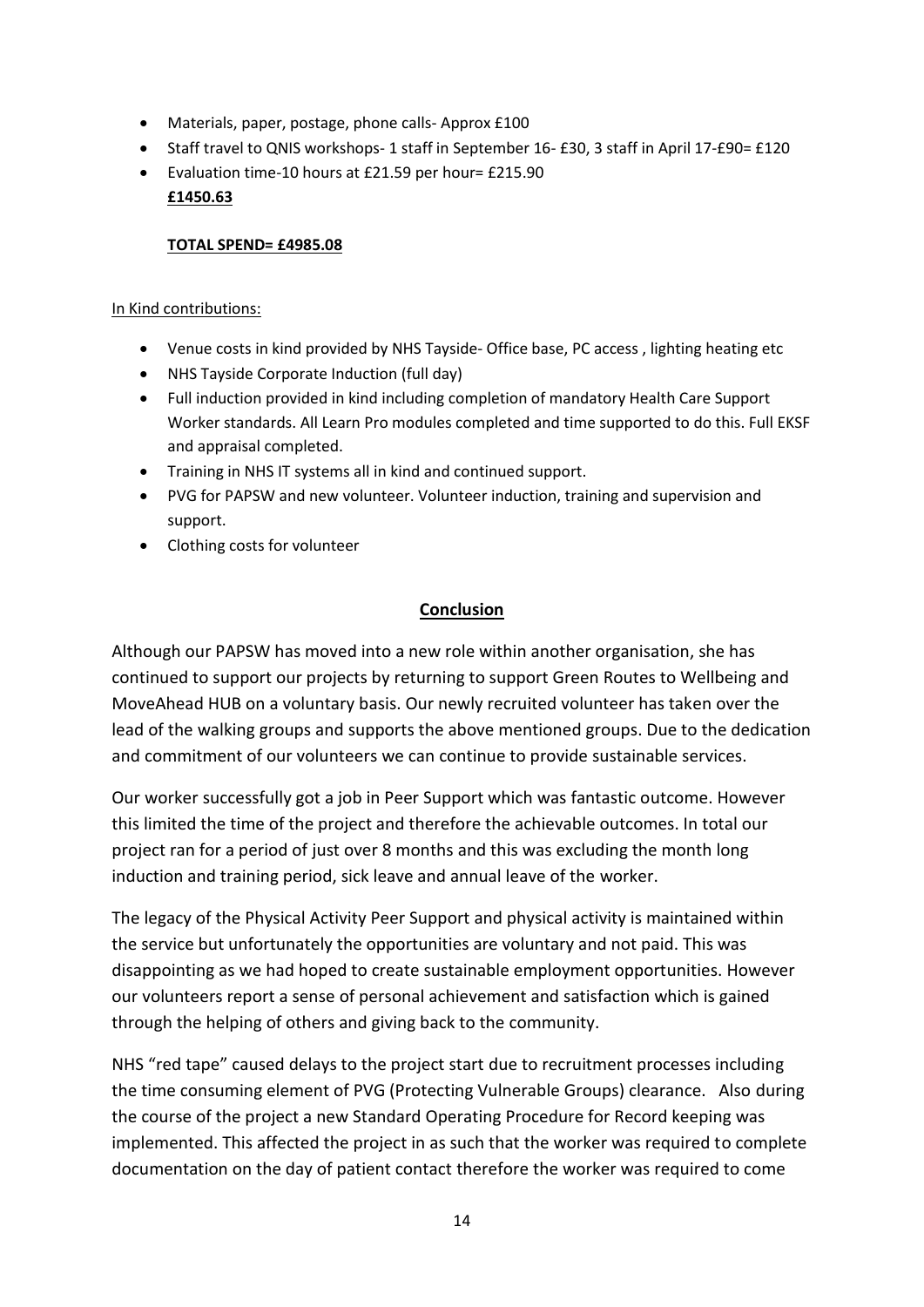back to base each day and write up clinical notes following patient contact. This impacted on the PAPSW'S time and in theory her hours were 12 per week but in reality she could not achieve this given organisational systems and demands. The PAPSW developed substantial Time in lieu.

In the end the project supported approx 11 people in a variety of different physical activities. Although we had hoped to engage with a higher number of people the quality of service feedback was high. The PAPSW spent a great deal of time talking to third sector services and asking them and their service users what should be avaiavlble in the community. Unfortunately services were slow in supporting their clients to feed back and often the worker had to contact the agency on several occasions before feedback was provided. In some cases agencies never provided any feedback. As mentioned previously, the highest demand was for a gym group, but no one ever attended although sessions were well advertised.

Receiving funding from QNIS was an amazing experience. It gave me the opportunity to try new ways of working and take risks that would otherwise not have been supported financially within my organisation. I met some brilliant people along the way and felt I contributed towards the recovery of many people, including the PAPSW and the new volunteer. It helped me have the confidence to try something new and I always knew that QNIS staff were always available for support and advice. It also gave me confidence in my abilities and I learned an awful lot from trying new processes and learning from my mistakes! I was able to be involved in developing a new job description and had lots of new experience in Human Resources through the recruitment process. Staff at QNIS where able to help me to make links with senior managers locally and this provided us with the opportunity to show case our work, not just the PAPSW project but all the other aspects of the service. This lead to the development of a video on peoples own recovery stories and how activities developed have locally have had a positive impact on mental and physical wellbeing.

The project was intended to be a joint venture between NHS Tayside and MindSpace Recovery College and Perth and Kinross Capacity Building Service. During the worker from Capacity Building was on sick leave and on her return she was seconded to a new position. This contact was lost as her post was not back filled. Contact with Mindspace was made regularly by the PAPSW who attempted to engage with service users. In terms of Operational aspect the project this was the sole responsibility of NHS Tayside who bore all the costs and provided all in kind contributions. The timing of this partnership with the third sector was to strengthen links while to Health and Social Care Partnership was developing. Links with Mindspace were not as robust as they could have been. This was due to a variety of factors, the main one being that the service was in the process of applying for a variety of funding to keep their services going. Timing was not good as the project came at a time where third sector in particular where struggling to keep services going due to lack of